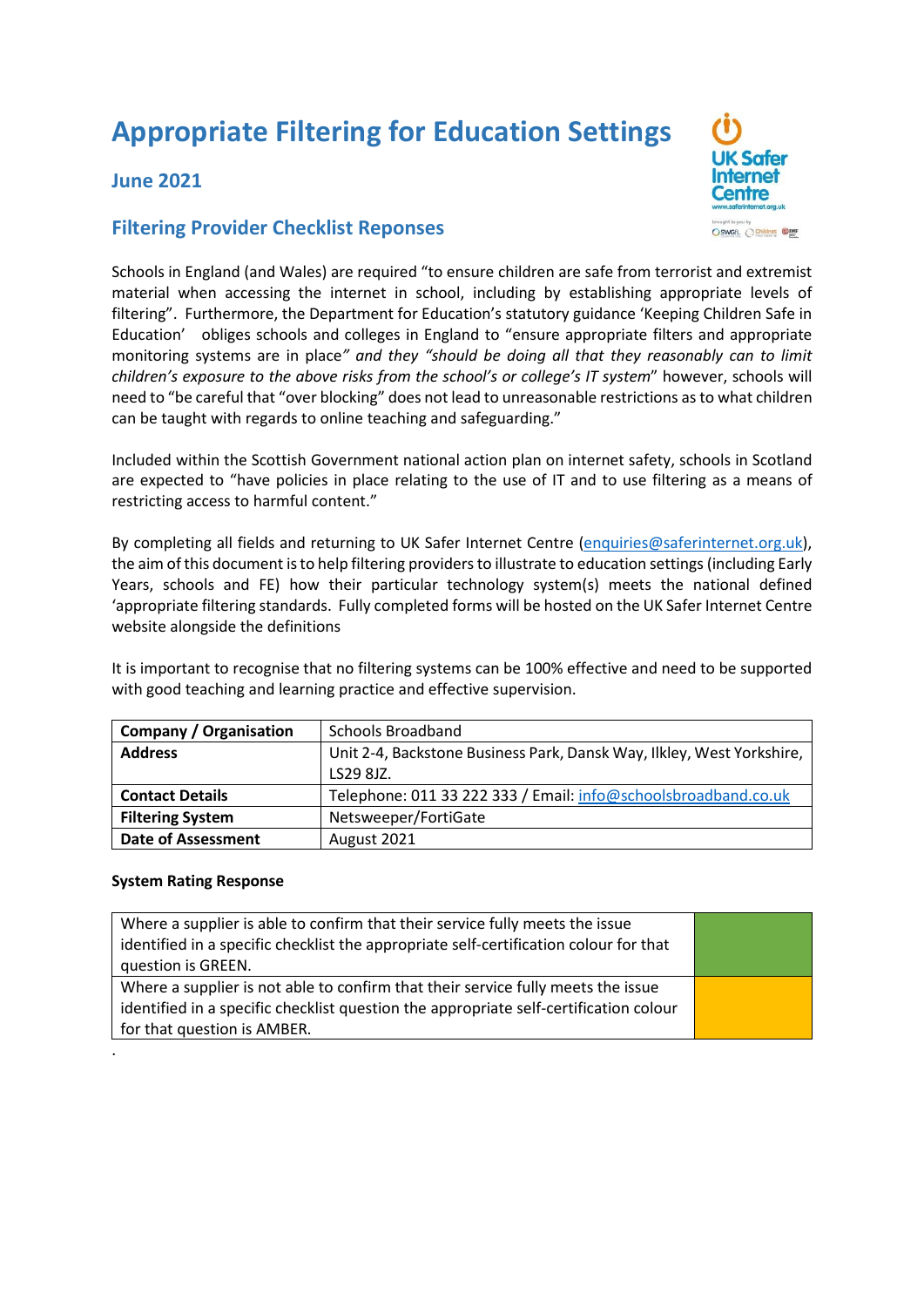# **Illegal Online Content**

Filtering providers should ensure that access to illegal content is blocked, specifically that the filtering providers:

| Aspect                              | Rating | Explanation                                    |
|-------------------------------------|--------|------------------------------------------------|
| Are IWF members                     |        | Fully Compliant.                               |
|                                     |        | Netsweeper and Schools Broadband are           |
|                                     |        | long standing members, supporting the IWF      |
|                                     |        | for over ten years, with Council               |
|                                     |        | representation.                                |
| and block access to illegal Child   |        | Fully Compliant.                               |
| Abuse Images (by actively           |        | The Netsweeper product integrates with the     |
| implementing the IWF URL list)      |        | IWF CAIC illegal content list. The IWF         |
|                                     |        | functionality is not exposed in the            |
|                                     |        | webadmin graphical user interface and          |
|                                     |        | cannot be disabled. Importantly,               |
|                                     |        | Netsweeper regularly submits URLs              |
|                                     |        | discovered by the global systems back to       |
|                                     |        | the IWF team, who review the candidate         |
|                                     |        | material to decide on inclusion in future      |
|                                     |        | updates of the IWF listings. In addition,      |
|                                     |        | Netsweeper is also one of the first filtering  |
|                                     |        | companies to support the Image Hash List,      |
|                                     |        | delivering the most effective and efficient    |
|                                     |        | solution for combatting the circulation of     |
|                                     |        | child sexual abuse images online.              |
|                                     |        |                                                |
|                                     |        | Netsweeper ensures that child-abuse            |
|                                     |        | imagery which has previously been              |
|                                     |        | identified by the IWF will be identified using |
|                                     |        | Microsoft PhotoDNA and blocked if it           |
|                                     |        | appears on a new URL.                          |
| Integrate the 'the police assessed  |        | Fully Compliant.                               |
| list of unlawful terrorist content, |        | With access to the CTIRU, Netsweeper uses      |
| produced on behalf of the Home      |        | the UK Home Office's terrorism blocklist to    |
| Office'                             |        | block terrorist content per Government         |
|                                     |        | guidelines. Netsweeper integrates the list     |
|                                     |        | into its worldwide 500 million user cloud      |
|                                     |        | delivery categorising new content and          |
|                                     |        | offering unmatched global protection           |
|                                     |        | against terrorist and extremist content.       |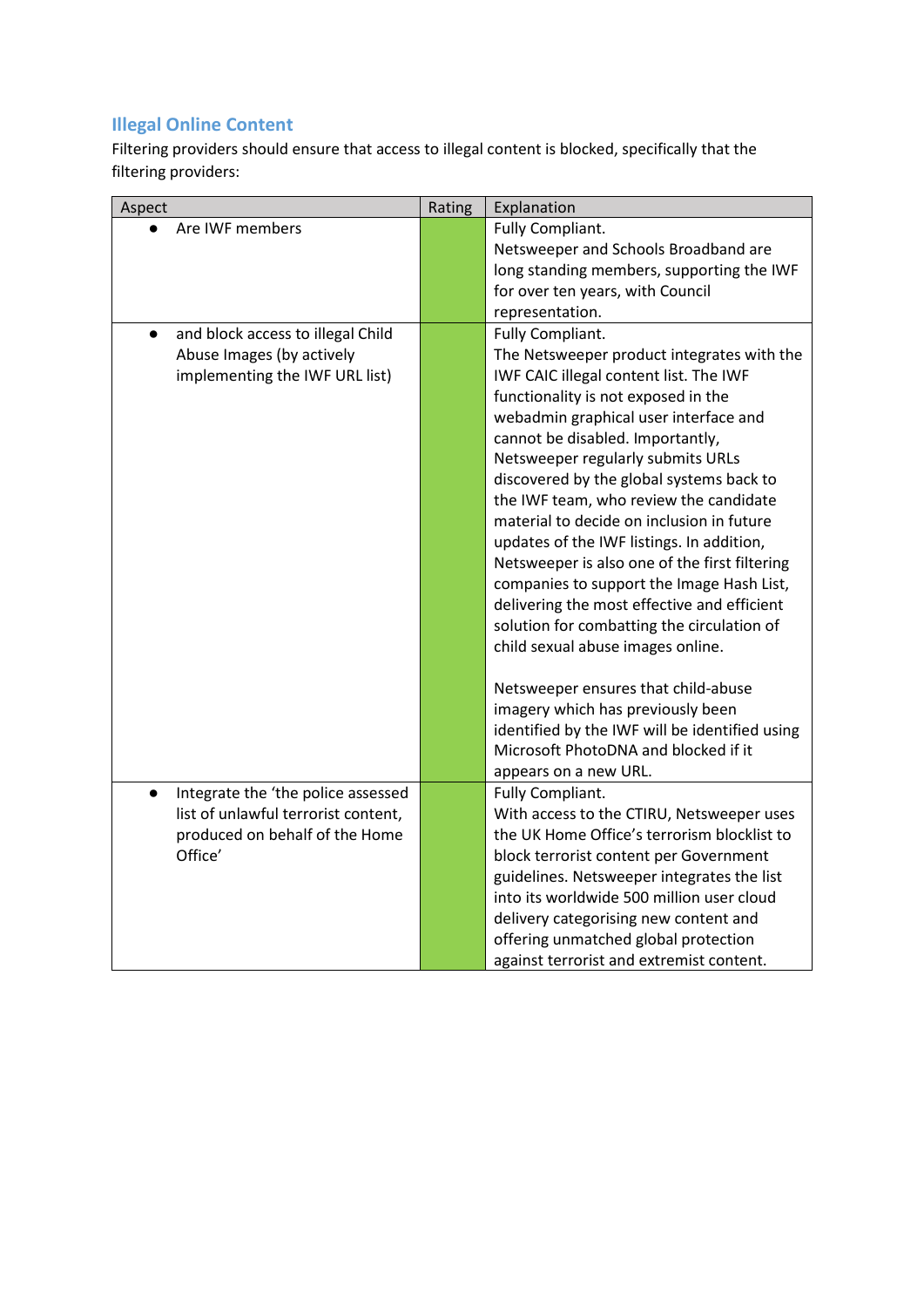## **Inappropriate Online Content**

Recognising that no filter can guarantee to be 100% effective, providers should both confirm, and describe how, their system manages the following content:

| Content                       | <b>Explanatory Notes - Content</b><br>that:                                                                    | Rating | Explanation                                                                                                                                                                                                                                                                                                                                                                                                                                                                                                                                                                                                                                                                                             |
|-------------------------------|----------------------------------------------------------------------------------------------------------------|--------|---------------------------------------------------------------------------------------------------------------------------------------------------------------------------------------------------------------------------------------------------------------------------------------------------------------------------------------------------------------------------------------------------------------------------------------------------------------------------------------------------------------------------------------------------------------------------------------------------------------------------------------------------------------------------------------------------------|
| Discrimination                | Promotes the unjust or<br>prejudicial treatment of<br>people on the grounds of<br>race, religion, age, or sex. |        | Fully Compliant.<br>Netsweeper has a category called 'Hate<br>Speech'. These sites portray views that<br>are written, verbal, or illustrated, and<br>are intentionally offensive to the public.<br>The intent of these sites is to degrade,<br>intimidate, or incite violent or<br>prejudicial actions against individuals<br>based on race, ethnic affiliation,<br>nationality, gender, sexual orientation,<br>religion, disability, or profession.                                                                                                                                                                                                                                                    |
|                               |                                                                                                                |        | Advocacy or instructional sites that<br>promote the harming of individuals or<br>groups and encourage or promote peer<br>abuse, videos of physical assaults,<br>written harassment and threats are also<br>included.                                                                                                                                                                                                                                                                                                                                                                                                                                                                                    |
| Drugs /<br>Substance<br>abuse | displays or promotes the<br>illegal use of drugs or<br>substances                                              |        | Fully Compliant.<br>Netsweeper has a specific category<br>named 'substance abuse' which is<br>blocked. These sites provide<br>information about or promote the use<br>of prohibited, illegal, controlled, or<br>regulated substances for recreational<br>rather than medicinal use. It can include<br>sites that sell, encourage, or advocate<br>the use of any substance that produces<br>hallucinations, as well as the cultivation,<br>manufacture, and distribution of any<br>intoxicant and related paraphernalia.<br>Informational sites that are clearly<br>intended to provide descriptions of<br>drugs and substances, their negative<br>effects, and addiction potential are not<br>included. |
| Extremism                     | promotes terrorism and<br>terrorist ideologies, violence,<br>or intolerance                                    |        | Fully Compliant.<br>Categories within Netsweeper that<br>block this content include 'Extreme',<br>'Hate Speech', 'Criminal Skills' and<br>'Weapons'. Definitions can be found<br>below:                                                                                                                                                                                                                                                                                                                                                                                                                                                                                                                 |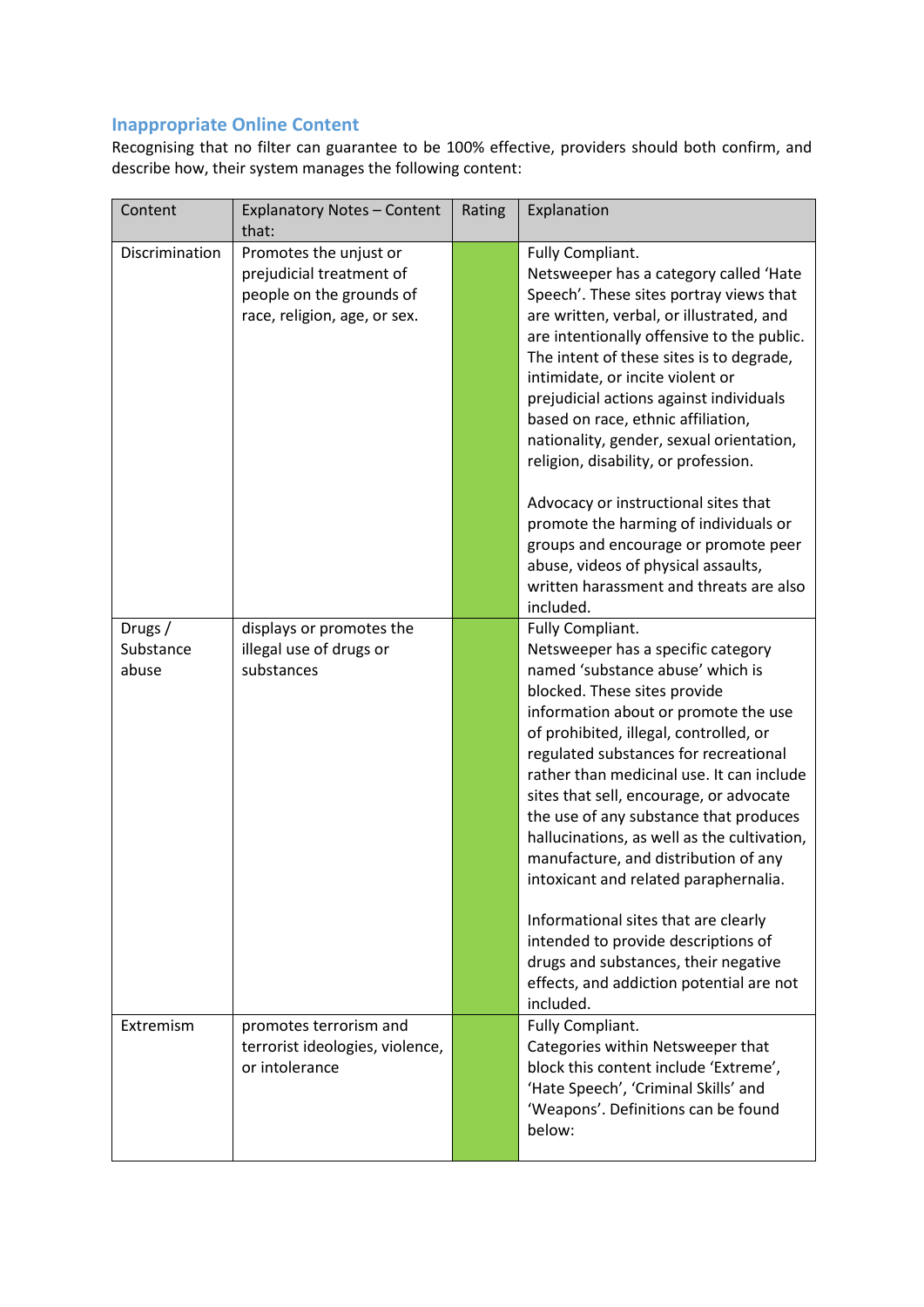|  | Extreme - This includes sites that are      |
|--|---------------------------------------------|
|  | considered far from normal and are          |
|  | categorised for their degree of             |
|  |                                             |
|  | intensity. The content features or          |
|  | promotes intentional, direct, and           |
|  | deliberate violence and destruction or      |
|  | the alteration of the human body and        |
|  | other living creatures. These sites may     |
|  | depict or promote torture, self-inflicted   |
|  | harm, mutilation, or other dangerous        |
|  | activities. Images and information that     |
|  | advocate and glorify eating disorders,      |
|  | suicide, death, gore, injuries, or sites    |
|  | that feature grotesque or frightening       |
|  | descriptions are also included.             |
|  |                                             |
|  | Hate Speech - These sites portray views     |
|  | that are written, verbal, or illustrated,   |
|  | and are intentionally offensive to the      |
|  | public. The intent of these sites is to     |
|  |                                             |
|  | degrade, intimidate, or incite violent or   |
|  | prejudicial actions against individuals     |
|  | based on race, ethnic affiliation,          |
|  | nationality, gender, sexual orientation,    |
|  | religion, disability, or profession.        |
|  | Advocacy or instructional sites that        |
|  | promote the harming of individuals or       |
|  | groups and encourage or promote peer        |
|  | abuse, videos of physical assaults,         |
|  | written harassment and threats are also     |
|  | included.                                   |
|  |                                             |
|  | Weapons - This includes sites that          |
|  | provide information related to the          |
|  | promotion, support, sale, or discussion     |
|  | of weapons and any related device used      |
|  | in combat that can injure or kill, such as  |
|  | guns, knives, or swords. Information on     |
|  | how to build weapons or bombs will          |
|  | also be included in 'Criminal Skills'.      |
|  |                                             |
|  | Criminal Skills - This includes sites with  |
|  |                                             |
|  | instructions or methods that promote,       |
|  | encourage, or provide skills considered     |
|  | to be illegal, criminal, violent or harmful |
|  | to the public, and are forbidden by law.    |
|  | This can include questionable material      |
|  | and sites that promote nonviolent,          |
|  | unethical, or dishonest behaviour such      |
|  | as academic cheating, or software           |
|  | hacking/key breaking. This does not         |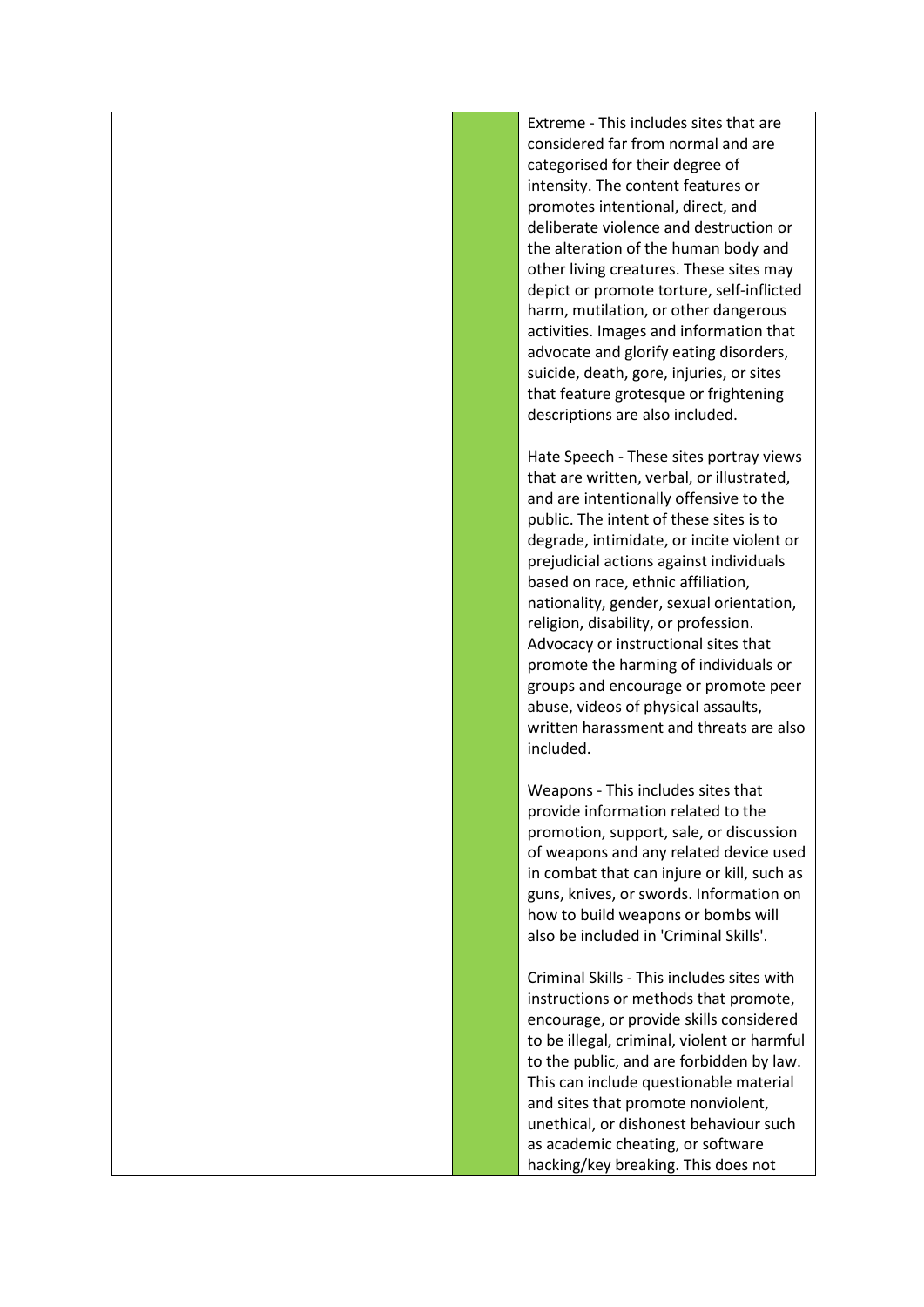|             |                               | necessarily reflect the laws of any         |
|-------------|-------------------------------|---------------------------------------------|
|             |                               | particular region or country.               |
| Malware /   | promotes the compromising     | Fully Compliant.                            |
| Hacking     | of systems including          | Netsweeper has categories named             |
|             | anonymous browsing and        | 'Malware', 'infected hosts', 'phishing',    |
|             | other filter bypass tools as  | 'viruses' and 'adware'. These categories    |
|             | well as sites hosting         | block websites sites that are associated    |
|             | malicious content             | with this. These are sites containing       |
|             |                               | scripts, or code, that may be ran in a      |
|             |                               | hostile or intrusive manner to a system.    |
| Pornography | displays sexual acts or       | Fully Compliant.                            |
|             | explicit images               | Netsweeper has a 'pornography'              |
|             |                               | category which contains URLs that           |
|             |                               | reference, discuss, or display              |
|             |                               | pornographic images, videos, or other       |
|             |                               | sexually oriented material that is          |
|             |                               | created for the purpose of arousing         |
|             |                               | sexual interest. Soft and hard-core         |
|             |                               | pornography, sadomasochism,                 |
|             |                               | bestiality, fetishes, erotic stories, adult |
|             |                               | magazines, sex toys, or any other sexual    |
|             |                               | related products are included.              |
| Piracy and  | includes illegal provision of | Fully Compliant.                            |
| copyright   | copyrighted material          | Two distinct Netsweeper categories          |
| theft       |                               | satisfy this requirement, i.e., "Criminal   |
|             |                               | Skills" and Peer2Peer. Criminal Skills      |
|             |                               | includes sites with instructions or         |
|             |                               | methods that promote, encourage, or         |
|             |                               | provide skills considered to be illegal,    |
|             |                               | criminal, violent or harmful to the         |
|             |                               | public, and are forbidden by law. This      |
|             |                               | can include questionable material and       |
|             |                               | sites that promote nonviolent,              |
|             |                               | unethical, or dishonest behaviour such      |
|             |                               | as academic cheating, copyright             |
|             |                               | infringement or software hacking/key        |
|             |                               | breaking. This category does not            |
|             |                               | necessarily reflect the laws of any         |
|             |                               | region or country. Peer2Peer (Torrents      |
|             |                               | included): includes sites that distribute   |
|             |                               | software and facilitate the direct          |
|             |                               | exchange of files between users.            |
|             |                               | Software that enables file searching,       |
|             |                               | sharing, and transferring across a          |
|             |                               | network independent of a central            |
|             |                               | server as well as web-based site.           |
| Self-Harm   | promotes or displays          | Fully Compliant.                            |
|             | deliberate self-harm          | The Netsweeper "extreme" category           |
|             | (including suicide and eating | blocks sites categorised as self-harm       |
|             | disorders)                    | sites, anorexia, bulimia, and other         |
|             |                               | content that prove harmful to children.     |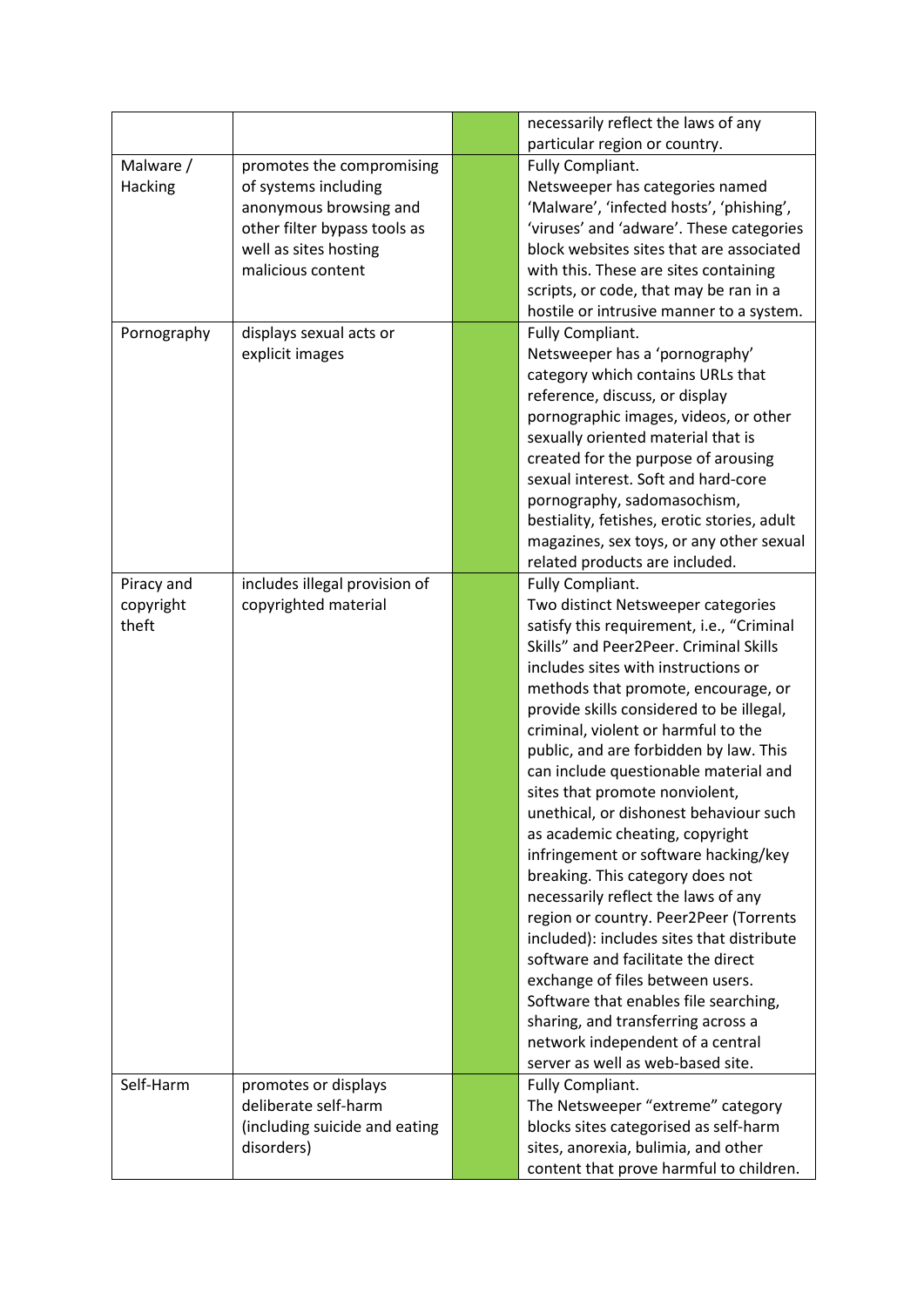| Violence | Displays or promotes the use<br>of physical force intended to<br>hurt or kill | Fully Compliant.<br>Violence sites are included in the<br>extreme category which includes sites<br>that are considered far from normal<br>and are categorized for their degree of<br>intensity. The content features or<br>promotes intentional, direct, and<br>deliberate violence and destruction or<br>the alteration of the human body and<br>other living creatures. These sites may<br>depict or promote torture, self-inflicted<br>harm, mutilation, or other dangerous<br>activities. |
|----------|-------------------------------------------------------------------------------|-----------------------------------------------------------------------------------------------------------------------------------------------------------------------------------------------------------------------------------------------------------------------------------------------------------------------------------------------------------------------------------------------------------------------------------------------------------------------------------------------|
|          |                                                                               | Images and information that advocate<br>and glorify eating disorders, suicide,<br>death, gore, injuries, or sites that<br>feature grotesque or frightening<br>descriptions are also included.                                                                                                                                                                                                                                                                                                 |

This list should not be considered an exhaustive list. Please outline how the system manages this content and many other aspects:

Netsweeper has provided filtering solutions to the UK Education market for over 15 years and is trusted to protect the networks of over 30% of schools in the United Kingdom. Offering a global collective community experience, Netsweeper resides in over 63 countries, is localised in 30 plus languages, has categorised over 10 billion URLs and is used to filter over 500 million devices worldwide. The web as we know it is consistently changing and by navigating to <http://www.netsweeper.com/live-stats/>one can see in real-time the new content Netsweeper is categorising each and every day.

The value we bring to our customers is the Netsweeper collective platform where our customers experience the peer-to-peer benefits of our premium Cloud-based categorisation capabilities; through an intuitive easy to use interface enabling educational administrators to effectively deal with illicit web content on their networks.

Netsweeper offers category-based alerting meaning you can customise and create alerts to be sent to safeguarding members of staff, head teachers, IT personnel. This can be triggered automatically, so for example you can create a 'Prevent' Report as illustrated below.

This can be triggered automatically, so for example you can create a 'Prevent' Report as illustrated overleaf.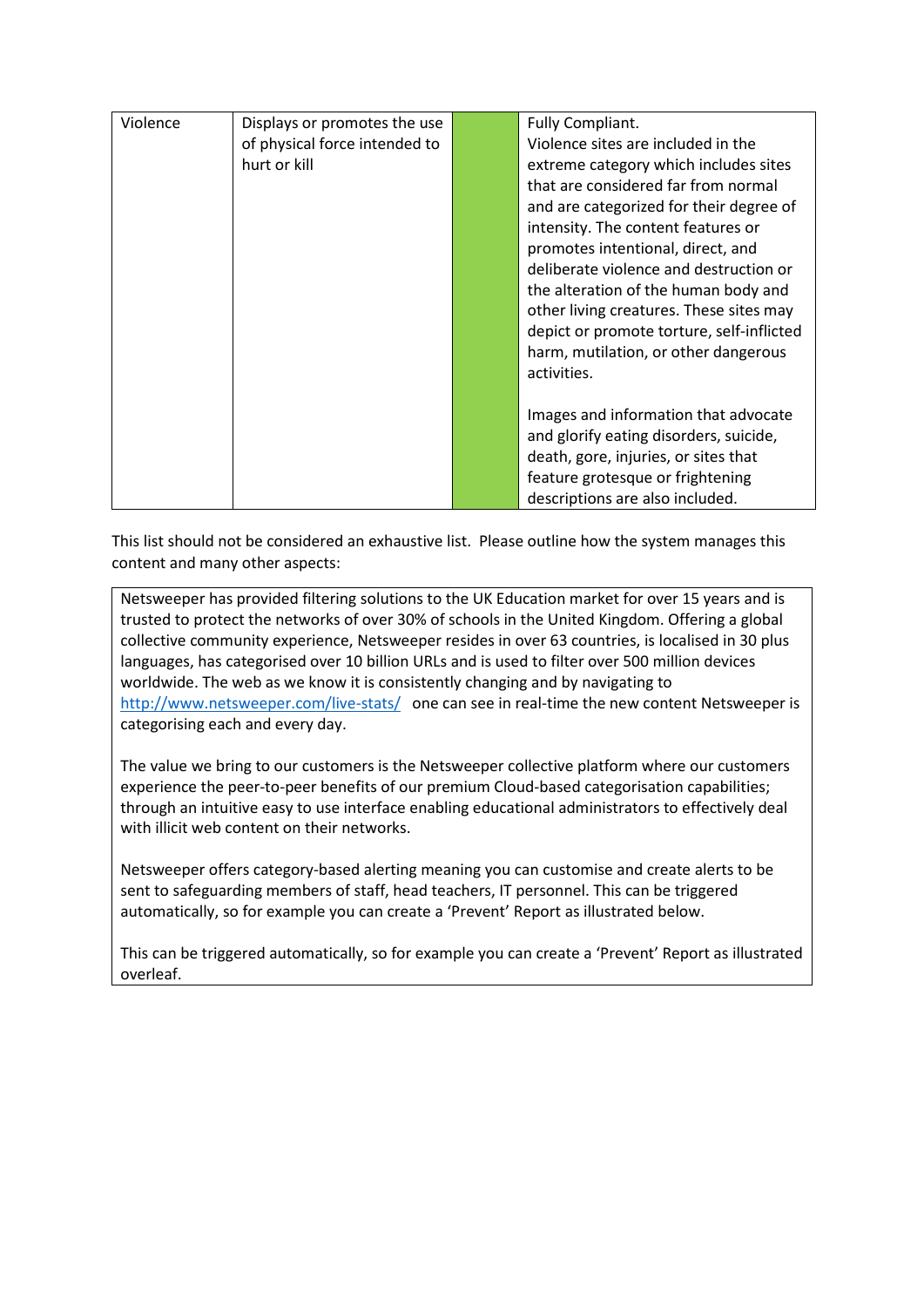

accessed the content as well as their location

Regarding the duration and extent of logfile (Internet history) data retention, providers should outline their retention policy, specifically including the extent to the identification of individuals and the duration to which all data is retained.

We retain logfile data for two years as per our GDPR policy.

Providers should be clear how their system does not over block access, so it does not lead to unreasonable restrictions

Netsweeper defines policies based on the categorisation of URLs. Policies will generally deny selected categories. Policies also have override lists, if a URL would be denied by a category, the lists can be used to amend that decision to be allowed. For example: If the policy denies the 'Social Networks' category, but the administrator wishes to allow Facebook, a simple entry in the local list to allow facebook.com is all that is needed. Users with administrative rights are able to modify their policy (categories and lists) according to their permissions.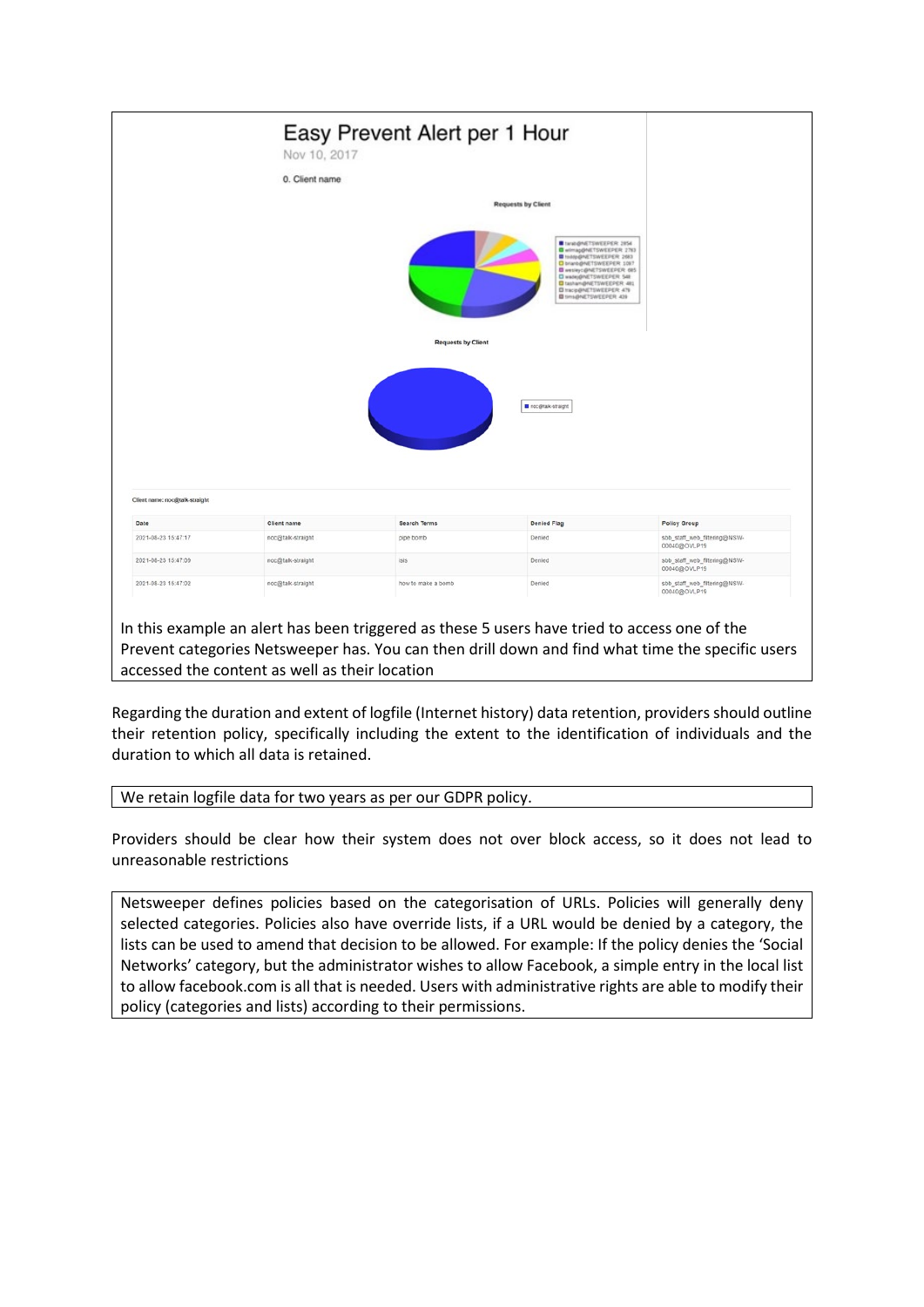# **Filtering System Features**

How does the filtering system meet the following principles?

| Principle                           | Rating | Explanation                                                                                     |
|-------------------------------------|--------|-------------------------------------------------------------------------------------------------|
| Age appropriate, differentiated     |        | Fully Compliant.                                                                                |
| filtering - includes the ability to |        | Netsweeper is integrated with an existing                                                       |
| vary filtering strength             |        | directory system such as Microsoft AD, Novell                                                   |
| appropriate to age and role         |        | LDAP, Apple LDAP, OpenLDAP or Radius                                                            |
|                                     |        | Accounting to assign users based on their                                                       |
|                                     |        | group or attribute to the correct filtering                                                     |
|                                     |        | policy.                                                                                         |
| Circumvention - the extent and      |        | Fully Compliant.                                                                                |
| ability to identify and manage      |        | This traffic can be identified alongside                                                        |
| technologies and techniques         |        | standard web traffic. The end user can choose                                                   |
| used to circumvent the system,      |        | to allow or block this traffic.                                                                 |
| specifically VPN, proxy services    |        | Netsweeper natively supports multiple                                                           |
| and DNS over HTTPS.                 |        | tenancy and delegated administration with                                                       |
|                                     |        | fine-grained permissions control. This control                                                  |
|                                     |        | has two effects, it will simplify the webadmin<br>graphical user interface removing elements of |
|                                     |        | the interface that the user does not have                                                       |
|                                     |        | permission for and constraining the access to                                                   |
|                                     |        | site data and policies. Nominated individuals                                                   |
|                                     |        | will have delegated administration for                                                          |
|                                     |        | clusters of sites, and/or individual sites. The                                                 |
|                                     |        | ability to manage policies and lists, and report                                                |
|                                     |        | on the associated data will be provided.                                                        |
|                                     |        |                                                                                                 |
|                                     |        | The Netsweeper collective community                                                             |
|                                     |        | numbers over 500 million devices worldwide.                                                     |
|                                     |        | This collective together with our technology                                                    |
|                                     |        | and human oversight defines URL                                                                 |
|                                     |        | classification. Netsweeper publishes                                                            |
|                                     |        | classification of filtering and categorises on                                                  |
|                                     |        | the Netsweeper website as well as a view in                                                     |
|                                     |        | real time of new content categorised. This                                                      |
|                                     |        | can be found at either                                                                          |
|                                     |        | http://www.netsweeper.com or                                                                    |
|                                     |        | https://www.netsweeper.com/live-stats/                                                          |
|                                     |        |                                                                                                 |
|                                     |        | Netsweeper's core competency is using our                                                       |
|                                     |        | patented techniques to categorise every URL                                                     |
|                                     |        | that passes through our deployed systems.                                                       |
|                                     |        | Netsweeper is both real-time and employ a                                                       |
|                                     |        | hierarchy of data (URLtocategory), with our                                                     |
|                                     |        | Category Naming Service (CNS) as a                                                              |
|                                     |        | globalmaster database.                                                                          |
|                                     |        | If any customer anywhere in the world                                                           |
|                                     |        | accesses a URL, that URL is submitted to the                                                    |
|                                     |        | local policy server, if that policy server cannot                                               |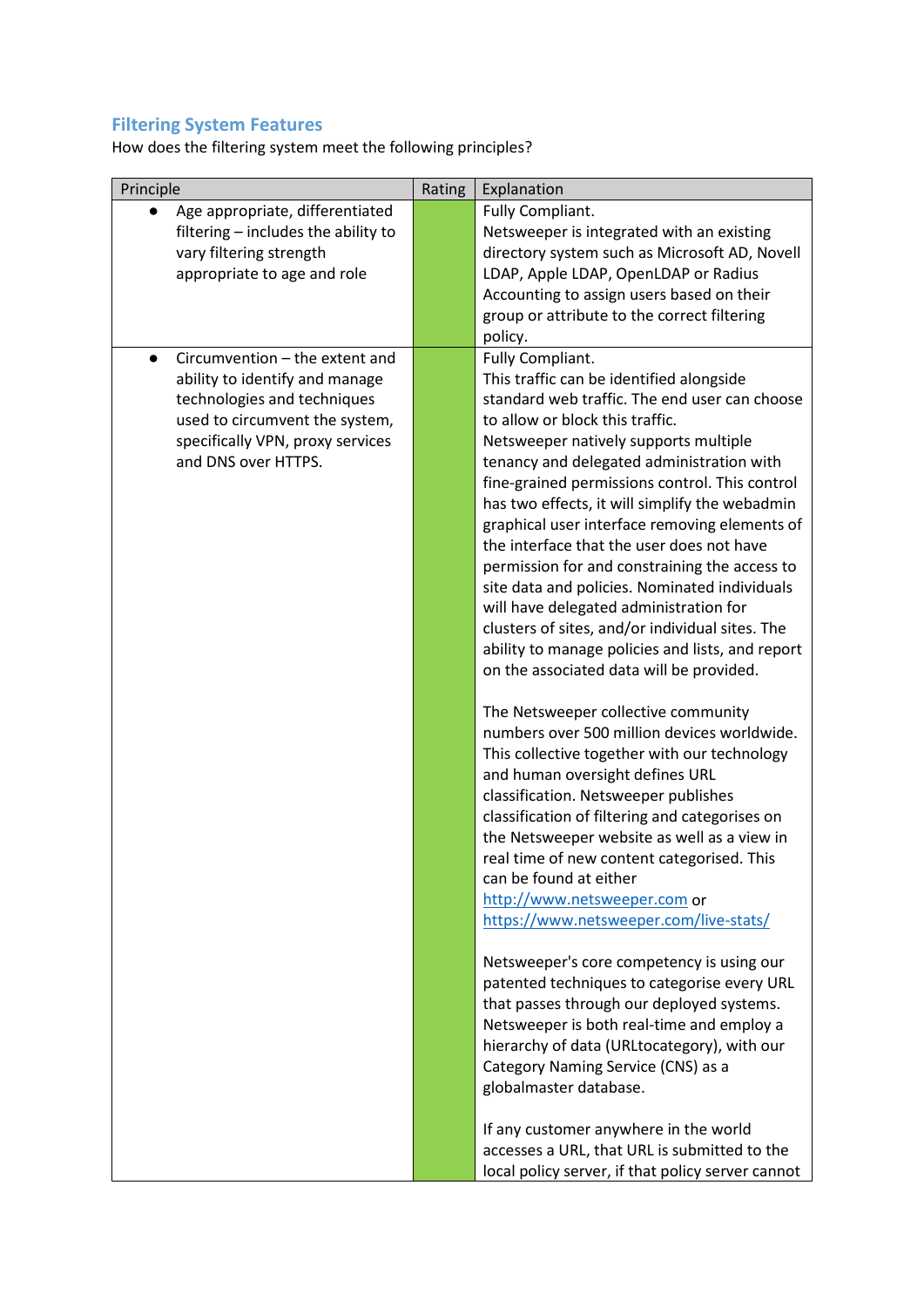|                                                                                                                                                         | find a category match, it is automatically<br>submitted to the CNS and looked up there. If<br>the CNS already has the category mapping it<br>is immediately returned to the local system<br>and cached there for future use, a policy<br>decision is then made by the policy server.                                                                                                                                                                                                                                                                                                                    |
|---------------------------------------------------------------------------------------------------------------------------------------------------------|---------------------------------------------------------------------------------------------------------------------------------------------------------------------------------------------------------------------------------------------------------------------------------------------------------------------------------------------------------------------------------------------------------------------------------------------------------------------------------------------------------------------------------------------------------------------------------------------------------|
|                                                                                                                                                         | If neither the local system, nor the CNS has a<br>category match, the URL is submitted to our<br>"Artificial Intelligence" system that will<br>interrogate the content at-and-around that<br>URL, assess the content, detect if it<br>references or contains malware, and assigns<br>one or more categories to the URL into the<br>CNS and then back to the local system, a<br>policy decision is then made by the policy<br>server.                                                                                                                                                                    |
|                                                                                                                                                         | The CNS allows us to adapt to trending URLs<br>immediately due to its world-wide scope. If<br>the local system hasn't seen a particular URL<br>yet, then CNS probably has. If the URL has<br>been assigned one or more categories, local<br>systems see immediate responses<br>(subsecond).                                                                                                                                                                                                                                                                                                             |
|                                                                                                                                                         | If the URL is truly "new" then the AI will<br>typically process the content within 20<br>seconds. The local policy servers can be<br>configured with techniques to minimise the<br>"new URL" wait.                                                                                                                                                                                                                                                                                                                                                                                                      |
| Control - has the ability and ease<br>of use that allows schools to<br>control the filter themselves to<br>permit or deny access to specific<br>content | Fully Compliant.<br>Netsweeper natively supports multiple<br>tenancy and delegated administration with<br>fine-grained permissions control. This control<br>has two effects, it will simplify the webadmin<br>graphical user interface removing elements of<br>the interface that the user does not have<br>permission for and constraining the access to<br>site data and policies. Nominated individuals<br>will have delegated administration for<br>clusters of sites, and/or individual sites. The<br>ability to manage policies and lists, and report<br>on the associated data will be provided. |
| Contextual Content Filters - in<br>$\bullet$<br>addition to URL or IP based<br>filtering, the extent to which                                           | Fully Compliant.<br>Netsweeper has developed an AI system that<br>can inspect content in multiple languages.                                                                                                                                                                                                                                                                                                                                                                                                                                                                                            |
| (http and https) content is                                                                                                                             |                                                                                                                                                                                                                                                                                                                                                                                                                                                                                                                                                                                                         |
| analysed as it is streamed to the                                                                                                                       | Webpages are sent to Netsweeper on                                                                                                                                                                                                                                                                                                                                                                                                                                                                                                                                                                      |
| user and blocked. For example,                                                                                                                          | automatically and are examined through the                                                                                                                                                                                                                                                                                                                                                                                                                                                                                                                                                              |
| being able to contextually                                                                                                                              | Netsweeper AI engine which categorises                                                                                                                                                                                                                                                                                                                                                                                                                                                                                                                                                                  |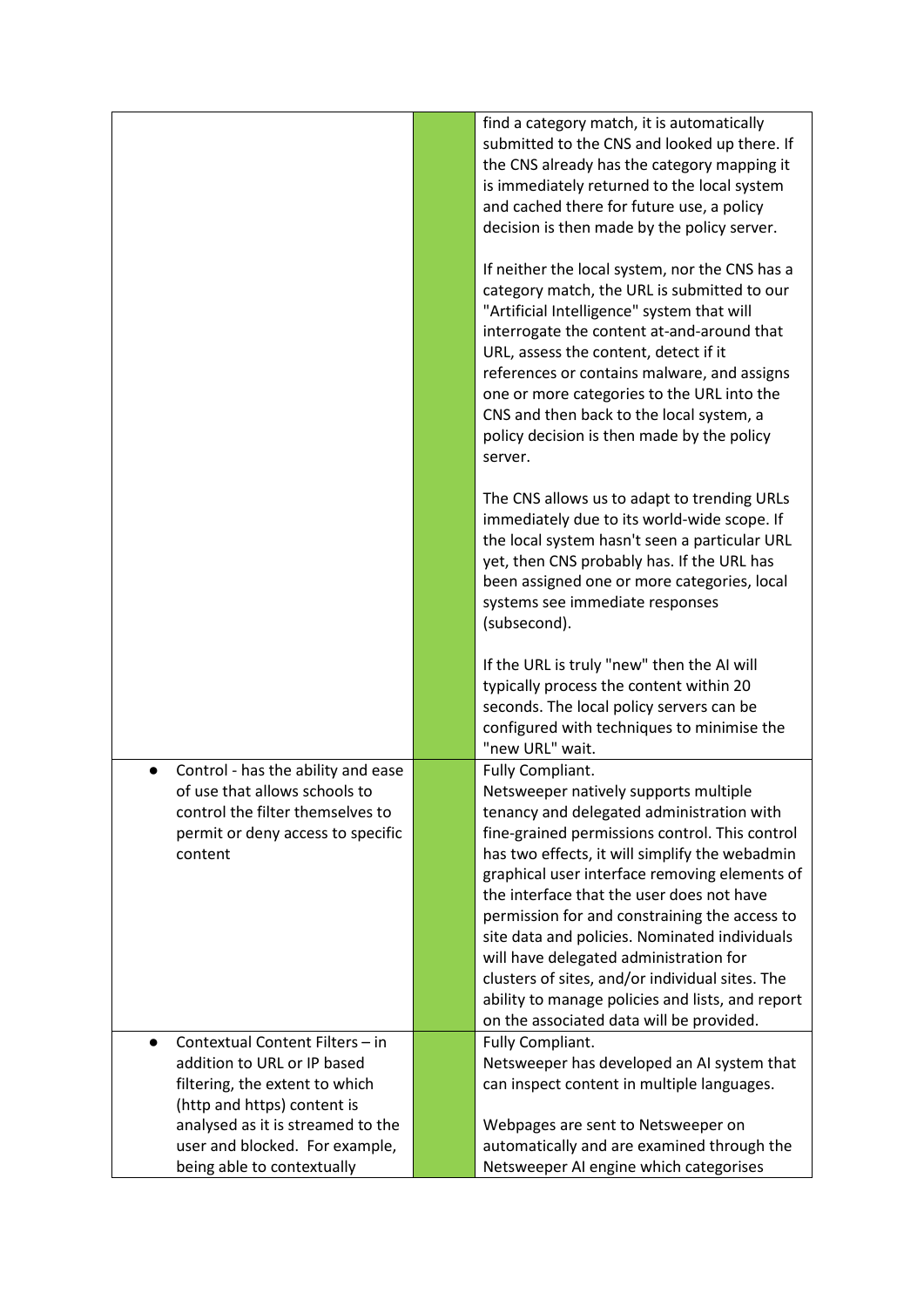| analyse text on a page and                    | content based on a specific set of rules.                                                                                                                                          |
|-----------------------------------------------|------------------------------------------------------------------------------------------------------------------------------------------------------------------------------------|
| dynamically filter                            | Netsweeper then updates their global CNS                                                                                                                                           |
|                                               | systems which in turn automatically updates                                                                                                                                        |
|                                               | the Talk Straight Netsweeper Platform.                                                                                                                                             |
| Filtering Policy - the filtering<br>$\bullet$ | Fully Compliant.                                                                                                                                                                   |
| provider publishes a rationale                | The Netsweeper collective community                                                                                                                                                |
| that details their approach to                | numbers over 500 million devices worldwide.                                                                                                                                        |
| filtering with classification and             | This collective together with our technology                                                                                                                                       |
| categorisation as well as over                | and human oversight defines URL                                                                                                                                                    |
| blocking                                      | classification. Netsweeper publishes                                                                                                                                               |
|                                               | classification of filtering and categorises on                                                                                                                                     |
|                                               | the Netsweeper website as well as a view in                                                                                                                                        |
|                                               | real time of new content categorised. This                                                                                                                                         |
|                                               | can be found at either                                                                                                                                                             |
|                                               | http://www.netsweeper.com or                                                                                                                                                       |
|                                               | http://www.netsweeper.com/live-stats                                                                                                                                               |
|                                               | Netsweeper's core competency is using our<br>patented techniques to categorise every URL<br>that passes through our deployed systems.<br>Netsweeper is both real-time and employ a |
|                                               | hierarchy of data (URLtocategory), with our                                                                                                                                        |
|                                               | Category Naming Service (CNS) as a                                                                                                                                                 |
|                                               | globalmaster database.                                                                                                                                                             |
|                                               |                                                                                                                                                                                    |
|                                               | If any customer anywhere in the world<br>accesses a URL, that URL is submitted to the                                                                                              |
|                                               | local policy server, if that policy server cannot                                                                                                                                  |
|                                               | find a category match, it is automatically                                                                                                                                         |
|                                               | submitted to the CNS and looked up there. If                                                                                                                                       |
|                                               | the CNS already has the category mapping it                                                                                                                                        |
|                                               | is immediately returned to the local system                                                                                                                                        |
|                                               | and cached there for future use, a policy                                                                                                                                          |
|                                               | decision is then made by the policy server.                                                                                                                                        |
|                                               | If neither the local system, nor the CNS has a                                                                                                                                     |
|                                               | category match, the URL is submitted to our<br>"Artificial Intelligence" system that will                                                                                          |
|                                               | interrogate the content at-and-around that                                                                                                                                         |
|                                               | URL, assess the content, detect if it                                                                                                                                              |
|                                               | references or contains malware, and assigns                                                                                                                                        |
|                                               | one or more categories to the URL into the                                                                                                                                         |
|                                               | CNS and then back to the local system, a                                                                                                                                           |
|                                               | policy decision is then made by the policy                                                                                                                                         |
|                                               | server.                                                                                                                                                                            |
|                                               |                                                                                                                                                                                    |
|                                               | The CNS allows us to adapt to trending URLs                                                                                                                                        |
|                                               | immediately due to its world-wide scope. If<br>the local system hasn't seen a particular URL                                                                                       |
|                                               | yet, then CNS probably has. If the URL has                                                                                                                                         |
|                                               | been assigned one or more categories, local                                                                                                                                        |
|                                               |                                                                                                                                                                                    |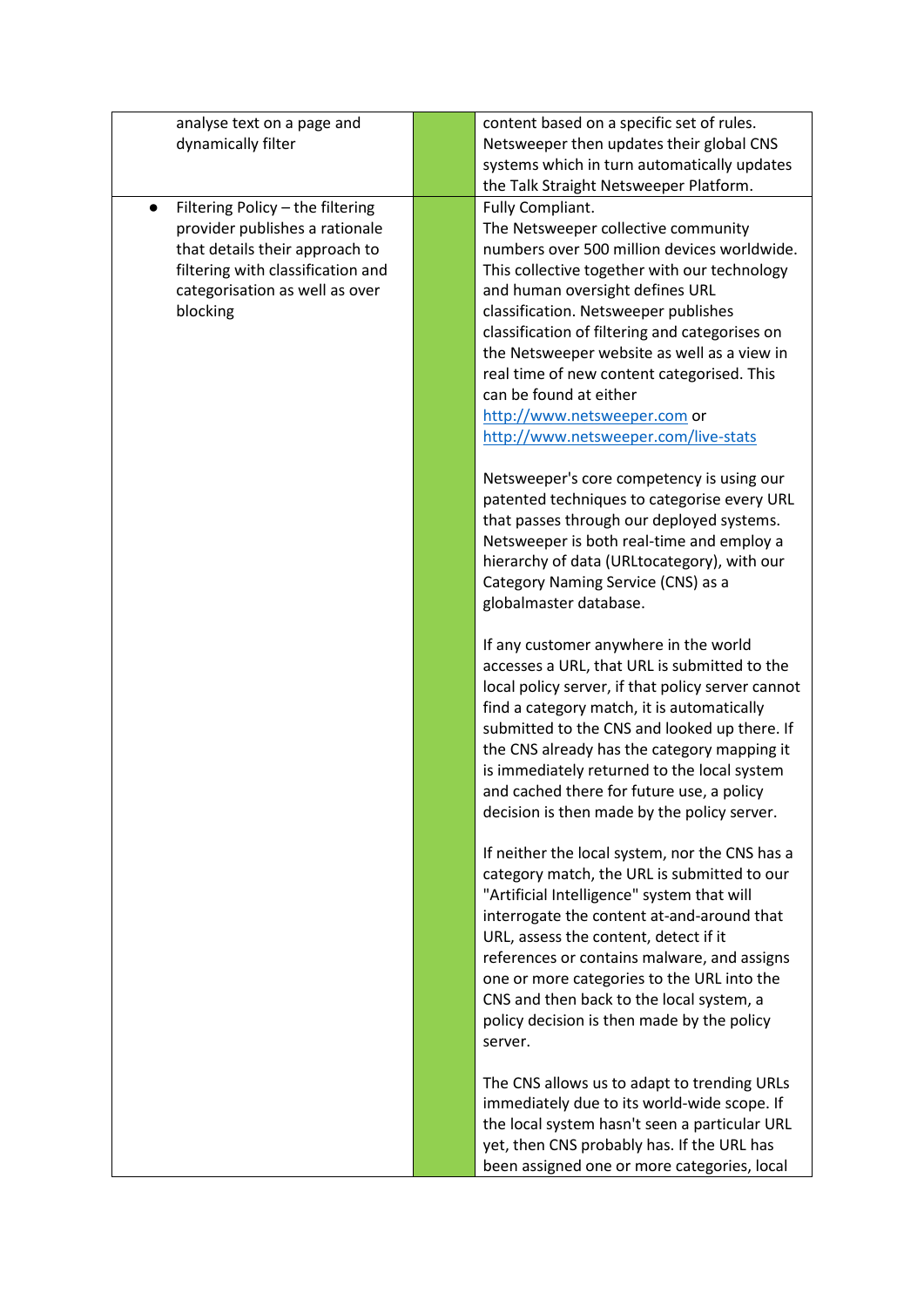|                                                                                                                                                                                                                                                                                              | systems see immediate responses<br>(subsecond).                                                                                                                                                                                                                                                                                                                                                                                                        |
|----------------------------------------------------------------------------------------------------------------------------------------------------------------------------------------------------------------------------------------------------------------------------------------------|--------------------------------------------------------------------------------------------------------------------------------------------------------------------------------------------------------------------------------------------------------------------------------------------------------------------------------------------------------------------------------------------------------------------------------------------------------|
|                                                                                                                                                                                                                                                                                              | If the URL is truly "new" then the AI will<br>typically process the content within 20<br>seconds. The local policy servers can be<br>configured with techniques to minimise the<br>"new URL" wait.                                                                                                                                                                                                                                                     |
| Group / Multi-site Management<br>- the ability for deployment of<br>central policy and central<br>oversight or dashboard                                                                                                                                                                     | Fully Compliant.<br>We provide a single pane of glass service<br>where policies can be shared across multiple<br>schools                                                                                                                                                                                                                                                                                                                               |
| Identification - the filtering<br>$\bullet$<br>system should have the ability to<br>identify users                                                                                                                                                                                           | Fully Compliant.<br>Netsweeper sits in the core of the network<br>and configured to use a transparent proxy.<br>Netsweeper is integrated with an existing<br>directory system such as Microsoft AD, Novell<br>LDAP, Apple LDAP, OpenLDAP or Radius<br>Accounting to assign users based on their<br>group or attribute to the correct filtering<br>policy.<br>For guest/wireless networks Netsweeper can<br>utilise Radius Accounting packets which are |
|                                                                                                                                                                                                                                                                                              | generated by the Wireless Access Controller<br>to identify when a user has authenticated.<br>Users can either be identified by the agents<br>which can be used on various platforms such<br>as Apple, Google & Windows, or be identified<br>through a captive portal for devices that do<br>not wish to have an agent installed.                                                                                                                       |
| Mobile and App content -<br>mobile and app content is often<br>delivered in entirely different<br>mechanisms from that delivered<br>through a traditional web<br>browser. To what extent does<br>the filter system block<br>inappropriate content via mobile<br>and app technologies (beyond | Fully Compliant.<br>Netsweeper is deployed as a network service<br>which can detect applications protocols if the<br>Netsweeper is also deployed to perform DPI.<br>As the Talk Straight Netsweeper deployment<br>in an inline network filter, we filter on all<br>traffic passing through ports 80/443.                                                                                                                                               |
| typical web browser delivered<br>content)                                                                                                                                                                                                                                                    | We do not have to add additional complexity<br>for our customers, to implement filtering on<br>mobile and app content.<br>For full Layer 7 application control to facilitate<br>full Mobile and app content<br>inspection/filtering we provide this service<br>through our Hosted FortiGate platform.                                                                                                                                                  |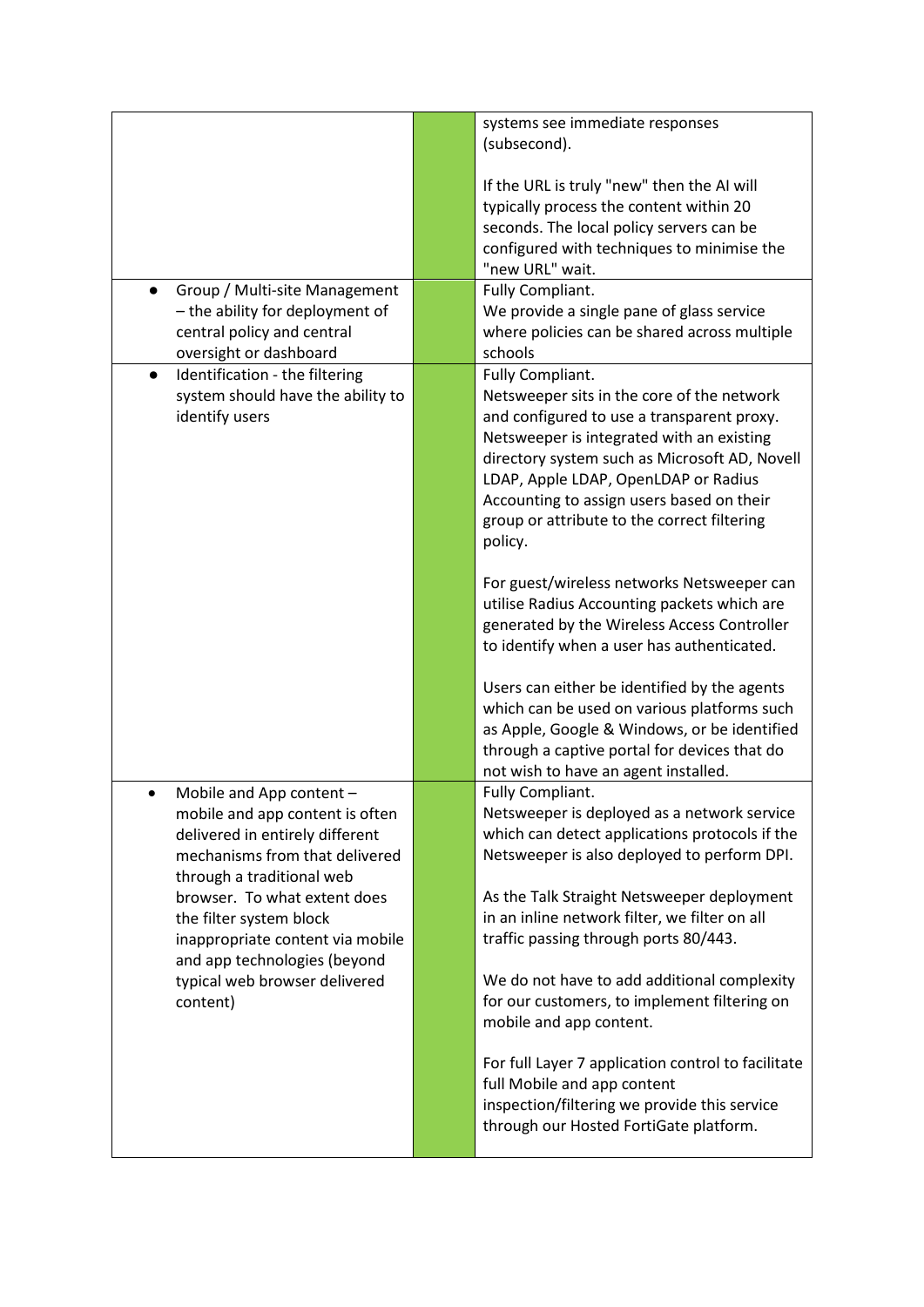| Multiple language support - the               | Fully Compliant.                                   |
|-----------------------------------------------|----------------------------------------------------|
| ability for the system to manage              | Importantly, Netsweeper can categorise             |
| relevant languages                            | pages not only in English, but also in multiple    |
|                                               | languages. Netsweeper currently supports           |
|                                               | over 30 languages.                                 |
| Network level - filtering should<br>$\bullet$ | Fully Compliant.                                   |
| be applied at 'network level' ie,             | All web-based traffic that traverse the            |
| not reliant on any software on                | network will have a full audit trail and be        |
| user devices whilst at school                 | identifiable via the Active Directory source       |
| (recognising that device                      | used by the trust. Users at each site will be      |
| configuration/software may be                 | identified via Active Directory. As a user logs    |
| required for filtering beyond the             | into their chosen device this can vary             |
| school infrastructure)                        | between; Laptops, Desktops, Mobile devices,        |
|                                               | iPads and more, their details are identified by    |
|                                               | the platform and provide the correct level of      |
|                                               | filtering based on the group that user is in.      |
|                                               |                                                    |
|                                               | These groups will be based on the role of the      |
|                                               | user and the specific site. If a user was not to   |
|                                               | authenticate on the network, as the filtering      |
|                                               | product is a network level content filter, we      |
|                                               | will ensure that all devices, authenticated or     |
|                                               | not, have a default level of filtering             |
|                                               | authorised by the trust/site.                      |
|                                               | No software is required to enable                  |
|                                               | authentication on devices. For example,            |
|                                               | devices that the customer does not want the        |
|                                               | Netsweeper agent installed, we can force a         |
|                                               | Captive Portal on those devices. The captive       |
|                                               | portal enables the user to authenticate using      |
|                                               | their chosen directory credentials and forces      |
|                                               | the filtering of that specified user depending     |
|                                               | on their Active Directory group.                   |
| Remote devices - with many                    | Fully Compliant.                                   |
| children and staff working                    | As part of the Netsweeper solution we can          |
| remotely, the ability for devices             | facilitate the authentication and filtering of all |
| (school and/or personal) to                   | remote/BYOD devices on the school network.         |
| receive school-based filtering to             |                                                    |
| a similar quality to that expected            | Using the captive portal, we are able to give      |
| in school                                     | users specific filtering on any device on the      |
|                                               | school network.                                    |
|                                               |                                                    |
|                                               | Furthermore, all information on these devices      |
|                                               | is tracked and monitored. This facilitates the     |
|                                               | ability to fully report on all user information    |
|                                               | for every device on the school network.            |
|                                               |                                                    |
|                                               | For devices that are used from home, we can        |
|                                               | also facilitate the same experience as the         |
|                                               | users get in school at home. The user will be      |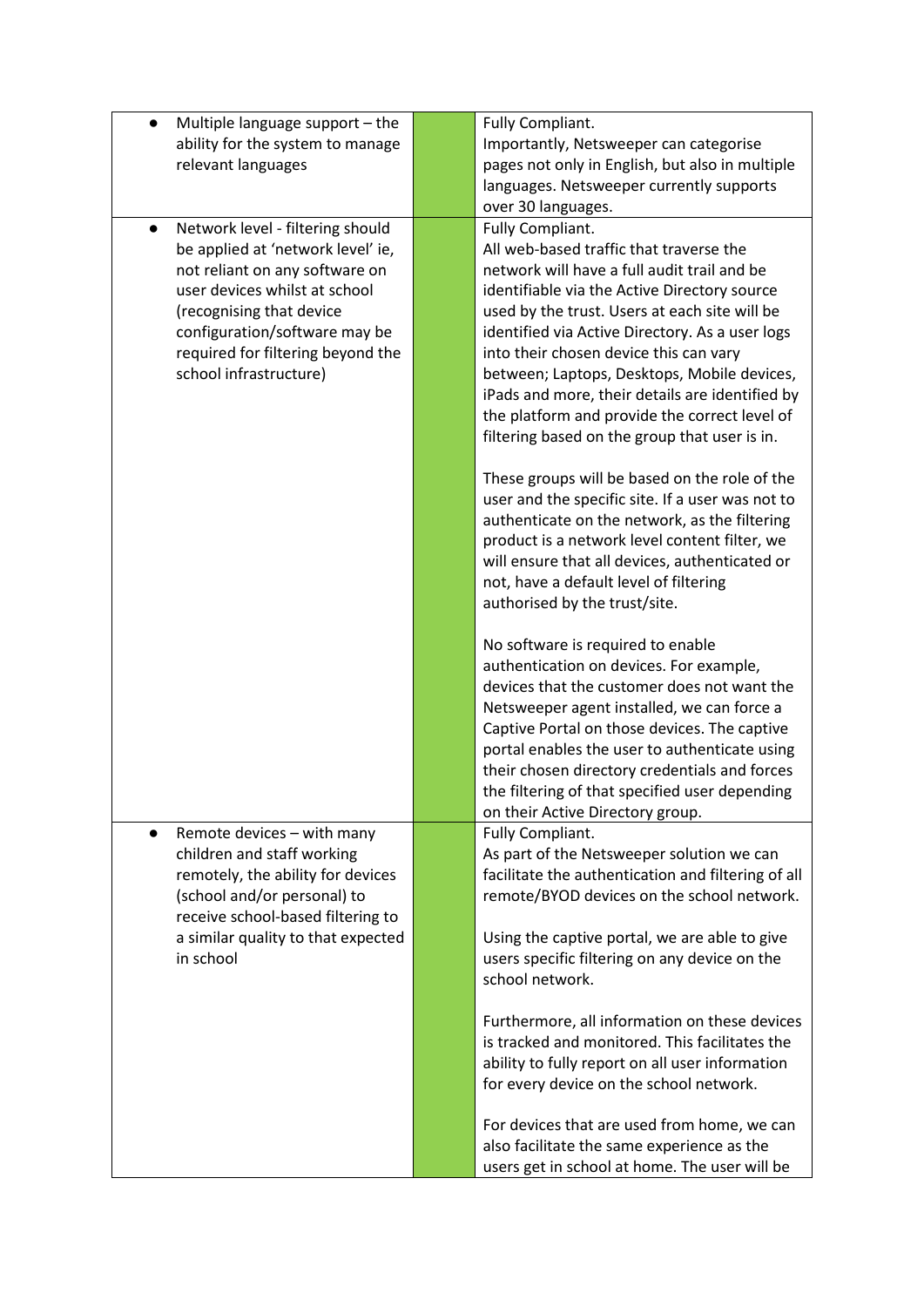| Reporting mechanism - the<br>ability to report inappropriate                                                      | provided with a proxy port which will<br>automatically be removed and enabled when<br>the user brings the device back onto the<br>school network. Full filtering and reporting<br>capabilities will be facilitate for devices which<br>are not on the school network.<br>Fully Compliant.<br>Reports can trigger emails; thus, a scheduled                                                                                                                                                                                                                                                                                                                                                                                                                                                                                                                                                                                                                                                             |
|-------------------------------------------------------------------------------------------------------------------|--------------------------------------------------------------------------------------------------------------------------------------------------------------------------------------------------------------------------------------------------------------------------------------------------------------------------------------------------------------------------------------------------------------------------------------------------------------------------------------------------------------------------------------------------------------------------------------------------------------------------------------------------------------------------------------------------------------------------------------------------------------------------------------------------------------------------------------------------------------------------------------------------------------------------------------------------------------------------------------------------------|
| content for access or blocking                                                                                    | report can be considered an alert if the report<br>contains data (if the report contains no data<br>take no action).                                                                                                                                                                                                                                                                                                                                                                                                                                                                                                                                                                                                                                                                                                                                                                                                                                                                                   |
| Reports - the system offers clear<br>$\bullet$<br>historical information on the<br>websites visited by your users | Fully Compliant.<br>Netsweeper provides a very flexible reporting<br>tool. Out of the box several predefined quick<br>reports are available, these can be adapted or<br>removed as desired. Quick reports are<br>typically graphical and provide visibility of for<br>example "top 10 web sites" (there are many<br>different quick reports).<br>The reporting tool has the concept of demand<br>reports and scheduled reports. Demand<br>reports are typically one-off reports for a<br>specific demand. For example, "Can you tell<br>me what web sites were accessed today<br>between 10am and noon?"<br>Scheduled reports run on a defined schedule.<br>Scheduled reports are useful for informative<br>infographics. For example, top 10 web sites<br>visited this week, top 10 web sites denied this<br>week.<br>Reports can be graphical (pie charts, bar-<br>charts), or detailed (tabular text), or<br>combined. Graphical reports can be multi-<br>layered, allowing for interactive reports |
|                                                                                                                   | where further detail can be discovered by<br>drilling down.<br>There are various export options (image, PDF,<br>CSV, etc.)                                                                                                                                                                                                                                                                                                                                                                                                                                                                                                                                                                                                                                                                                                                                                                                                                                                                             |

Filtering systems are only ever a tool in helping to safeguard children when online and schools have an obligation to "*consider how children may be taught about safeguarding, including online, through teaching and learning opportunities, as part of providing a broad and balanced curriculum".[1](#page-12-0)*

Please note below opportunities to support schools (and other settings) in this regard

<span id="page-12-0"></span><sup>1</sup> <https://www.gov.uk/government/publications/keeping-children-safe-in-education--2>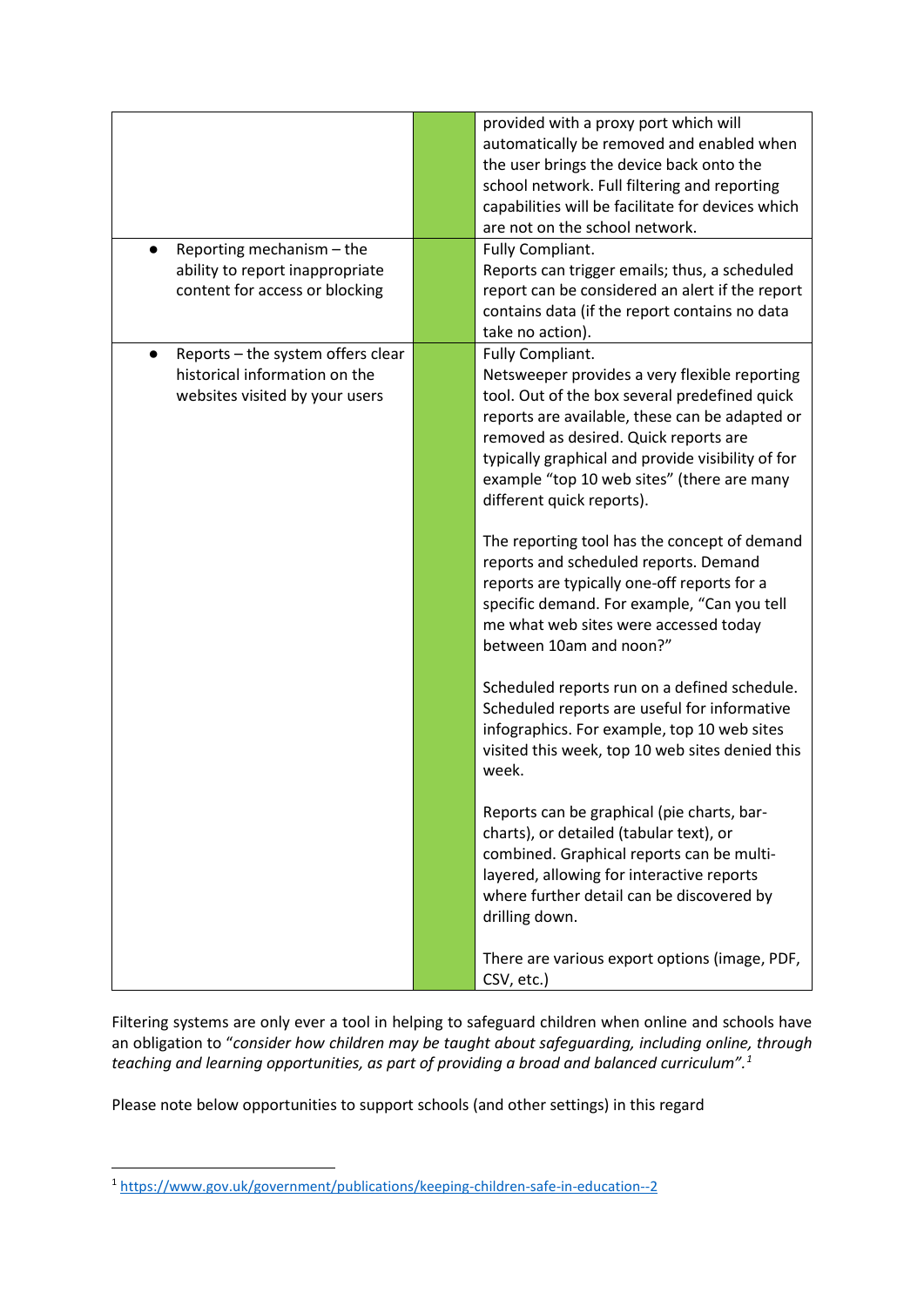Netsweeper can also be used for tracking usage of subscription-based learning tools. Using the Netsweeper reporting system schools can identify if they any students are using specific educational resources and the frequency. Netsweeper can also provide custom messaging to students when they attempt to access specific content. For example: Netsweeper can provide an information page on hate speech, drug abuse, viruses, etc rather than just simply denying them. This allows schools to message specific topics and provide students with more information on how and where to obtain help.